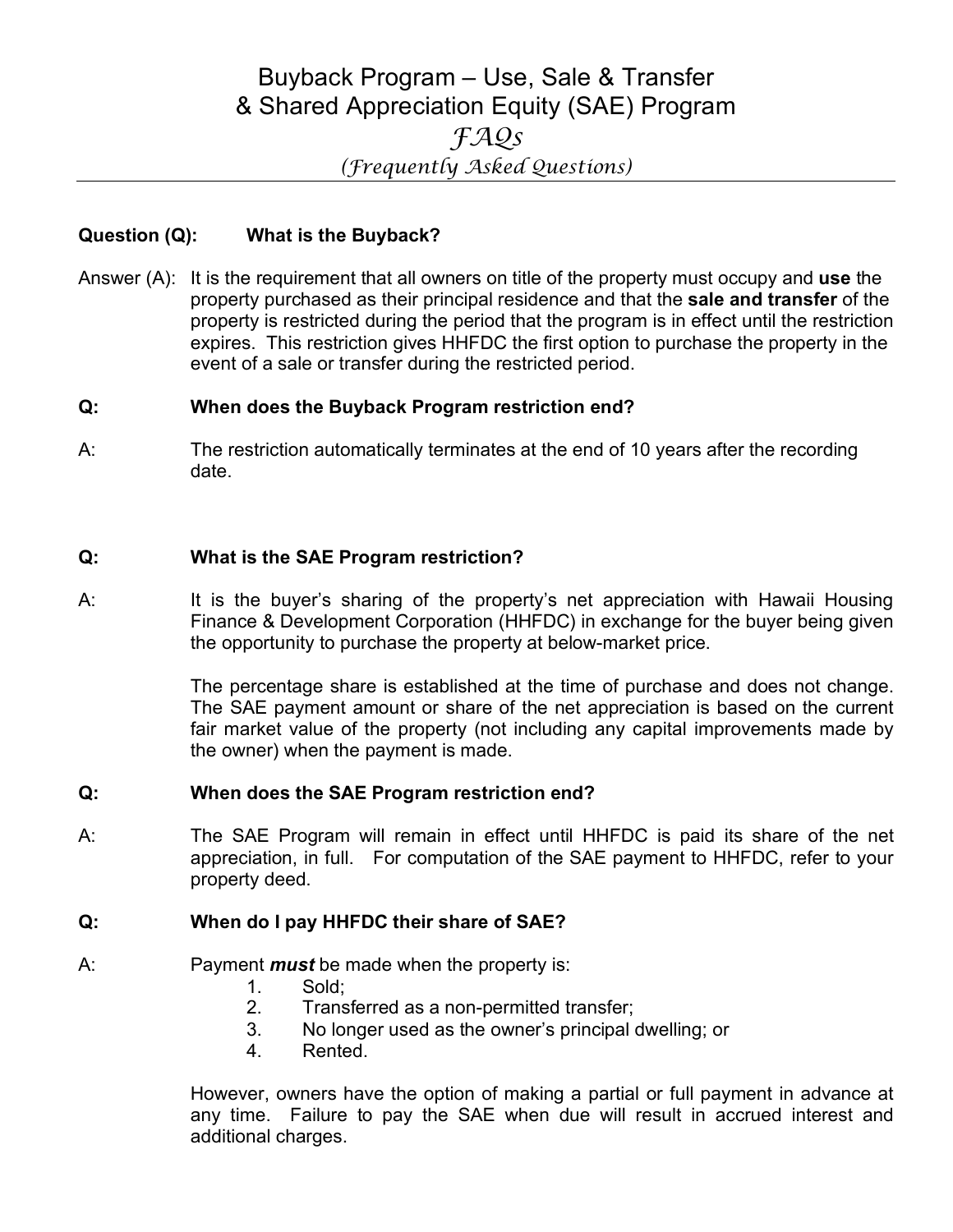## **Q: Can I transfer ownership of the property with a Buyback & SAE restriction?**

A: Yes. However when both programs are in effect the Buyback Program requirements will be considered first before the SAE Program requirements.

> For example, under the Buyback Program, if the owner wishes to transfer title to the property, HHFDC shall have the first option to purchase the property. HHFDC will determine the repurchase price of the property as follows:

Owner's Original Base Purchase Price

- + Allowable escrow fees paid by owner at original purchase
- + Cost of capital improvements added by owner
- + Simple interest of 1% per year on the original sales price & capital improvement costs
- = HHFDC's Repurchase Price

In addition, under the Buyback Program, permitted transfer of title to family members who meet all HHFDC income and eligibility requirements must be approved by HHFDC.

Under the SAE Program, ownership transfers require SAE payment to HHFDC, unless it is a "Permitted Transfer" and HHFDC provides consent. However when the Buyback exists, Permitted transfers require family members to meet all HHFDC income and eligibility requirements.

Owners are advised to contact HHFDC for further information and details when planning to transfer ownership title of the property.

## **Q: Can I refinance my mortgage loan if I have a Buyback & SAE restriction?**

A: Yes. Owners may refinance their existing mortgage loan; however the refinanced loan amount is limited depending on the intent and type of the refinance; and subject to HHFDC consent.

> Owners are advised to inform their intended lender of the Buyback and SAE restriction in advance, and to instruct the lender to send a written request for guidelines to HHFDC at the address listed below:

> > **HHFDC** 677 Queen Street, Suite 300 Honolulu, Hawaii 96813 ATTN: RESS